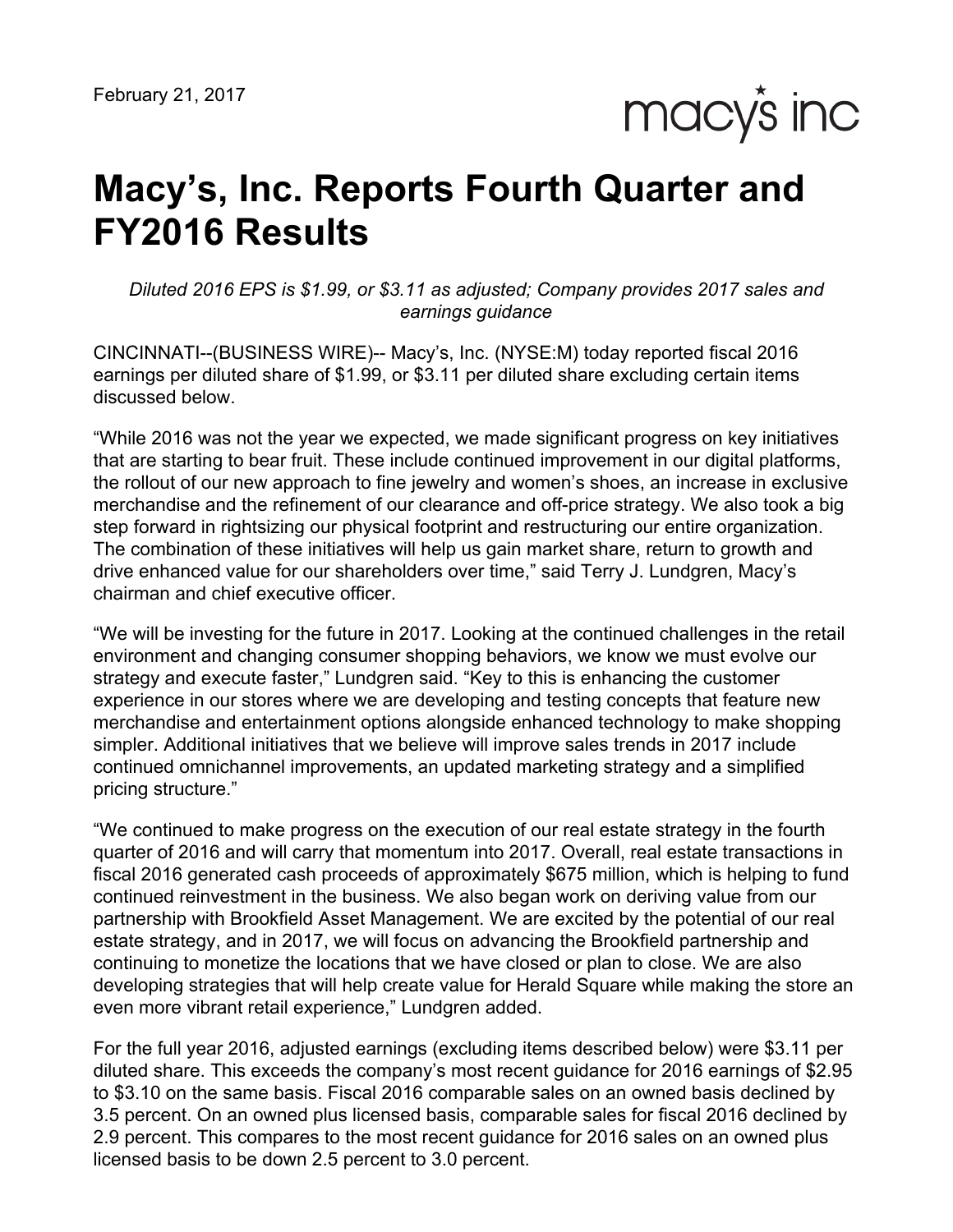### **Sales**

Sales in the fourth quarter of 2016 totaled \$8.515 billion, down 4.0 percent from total sales of \$8.869 billion in the fourth quarter of 2015. On an owned basis, fourth quarter comparable sales declined by 2.7 percent. Comparable sales on an owned plus licensed basis for the fourth quarter were down 2.1 percent.

Sales in fiscal 2016 totaled \$25.778 billion, down 4.8 percent from total sales of \$27.079 billion in fiscal 2015. On an owned basis, fiscal 2016 comparable sales were down 3.5 percent. Comparable sales on an owned plus licensed basis for fiscal 2016 declined by 2.9 percent.

In fiscal 2016, the company opened 27 stores and closed 66 stores, all as previously announced. Macy's, Inc. plans to close an additional approximately 34 stores over the next few years for a total of approximately 100 stores. New stores opened in fiscal 2016 included one Macy's store in Kapolei, HI, 24 Bluemercury freestanding stores, one Macy's Backstage freestanding store in San Antonio, TX, and one Bloomingdale's Outlet in Orange, CA.

#### **Operating Income**

Macy's, Inc.'s operating income totaled \$815 million, or 9.6 percent of sales, for the fourth quarter ended Jan. 28, 2017, compared with operating income of \$936 million, or 10.6 percent of sales, for the fourth quarter of fiscal 2015.

Macy's, Inc.'s fourth quarter 2016 operating income included \$230 million of impairments, store closing and other costs. The \$230 million included \$38 million of asset impairment charges primarily related to the store closings announced in January 2017, \$166 million of severance and other costs primarily associated with organizational changes and store closings announced in January 2017 and \$26 million of other related costs and expenses. Excluding these items, as well as non-cash settlement charges related to the company's retirement plans of \$17 million, operating income for the fourth quarter of 2016 was \$1.062 billion or 12.5 percent of sales.

Fourth quarter 2015 operating income included \$177 million of impairments, store closing and other costs. Excluding these items, operating income for the fourth quarter of 2015 was \$1.113 billion or 12.6 percent of sales.

For fiscal 2016, Macy's, Inc.'s operating income totaled \$1.315 billion, or 5.1 percent of sales, compared with operating income of \$2.039 billion, or 7.5 percent of sales, for fiscal 2015.

Macy's, Inc.'s fiscal 2016 operating income included \$479 million of impairments, store closing and other costs. The \$479 million included \$265 million of asset impairment charges primarily related to the store closings announced in January 2017, \$168 million of severance and other costs primarily associated with organizational changes and store closings announced in January 2017 and \$46 million of other related costs and expenses. Excluding these items, as well as non-cash settlement charges related to the company's retirement plans of \$98 million, operating income for fiscal 2016 was \$1.892 billion or 7.3 percent of sales.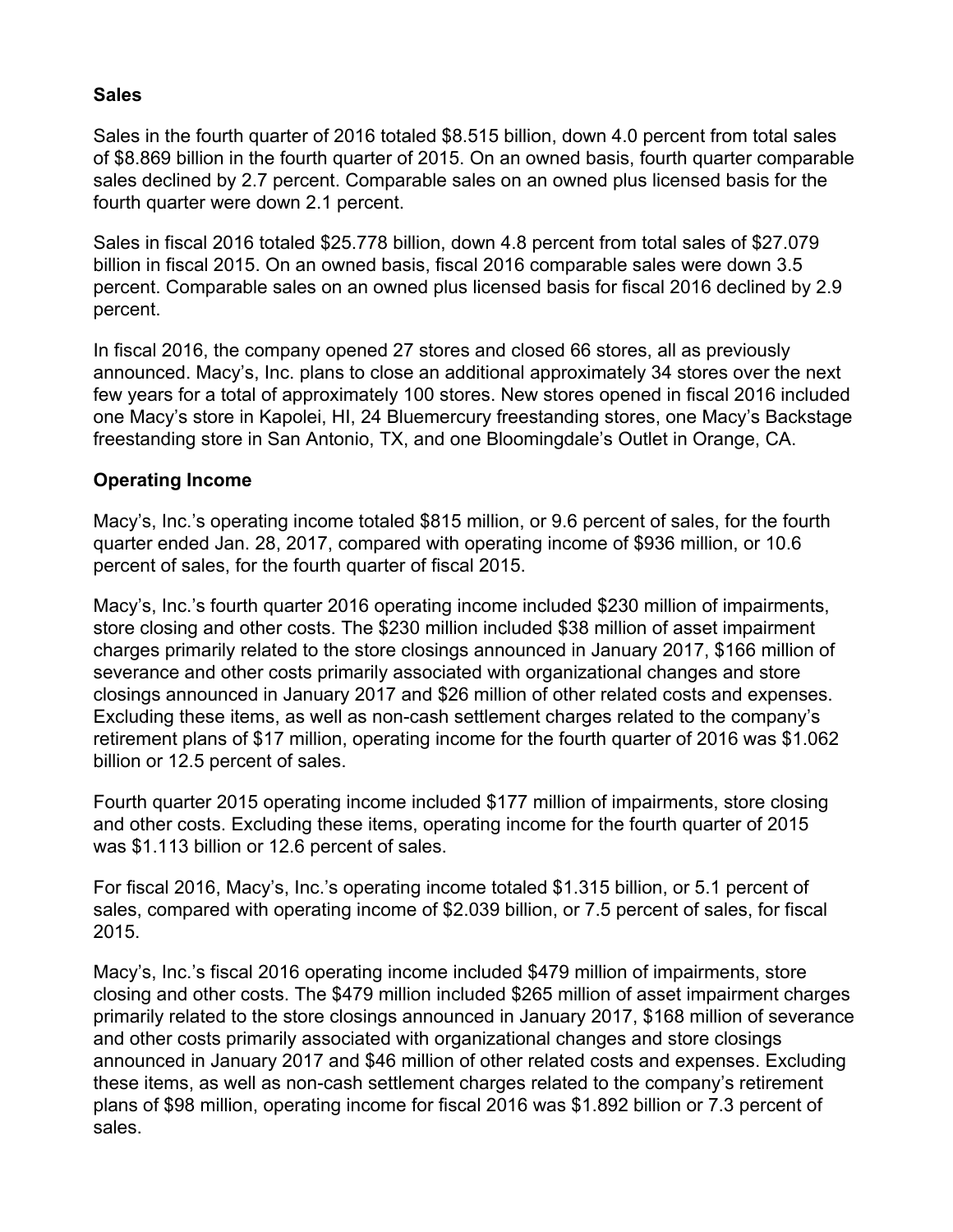Macy's, Inc.'s fiscal 2015 operating income included \$288 million of impairments, store closing and other costs. Excluding these items, operating income for fiscal 2015 was \$2.327 billion or 8.6 percent of sales.

## **Earnings Per Share**

Fourth quarter 2016 earnings per diluted share were \$1.54. Excluding impairments, store closing, settlement charges and other costs of \$247 million (\$147 million after tax or 48 cents per diluted share), earnings per diluted share on an adjusted basis were \$2.02 for the fourth quarter of 2016.

In 2015, fourth quarter earnings per diluted share were \$1.73. Excluding impairments, store closing and other costs of \$177 million (\$115 million after tax or 36 cents per diluted share), earnings per diluted share on an adjusted basis were \$2.09 for the fourth quarter of 2015.

Earnings per diluted share were \$1.99 for fiscal 2016. Excluding impairments, store closing, settlement charges and other costs of \$577 million (\$349 million after tax or \$1.12 per diluted share), earnings per diluted share on an adjusted basis were \$3.11 for fiscal 2016.

In fiscal 2015, earnings per diluted share were \$3.22. Excluding impairments, store closing and other costs of \$288 million (\$184 million after tax or 55 cents per diluted share), earnings per diluted share on an adjusted basis were \$3.77 for fiscal 2015.

#### **Cash Flow**

Net cash provided by operating activities was \$1.801 billion in fiscal 2016, compared with \$1.984 billion in fiscal 2015. Net cash used by investing activities in fiscal 2016 was \$187 million, compared with \$1.092 billion in the previous year. Operating cash flows net of investing were \$1.614 billion in fiscal 2016, compared with \$892 million in fiscal 2015.

In fiscal 2016, the company repurchased approximately 7.9 million shares of its common stock for approximately \$316 million. As of Jan. 28, 2017, the company had remaining authorization to repurchase up to approximately \$1.716 billion of its common stock.

## **Real Estate Update**

In fiscal 2016, the company's asset sales totaled \$673 million in cash proceeds (\$209 million in book gains).

Macy's, Inc. continues to harvest real estate value opportunistically where the value of the real estate as a redevelopment exceeds that of non-strategic operating locations. In addition, the company is closing less productive stores and selling the associated real estate.

As an example of these actions, Macy's, Inc. completed the previously announced sale of its Union Square Men's building in San Francisco for \$250 million in gross proceeds. The Men's Store will be incorporated into the Union Square Main building. The company also anticipates additional enhancements to its Union Square Main building through the conversion of street-level selling space into high-end luxury retail shops that will be leased to third parties. Likewise, Macy's, Inc. is exploring strategies that will help create value and further improve the customer experience at its Herald Square store in New York City. The company also expects to close shortly on the previously announced sale of its downtown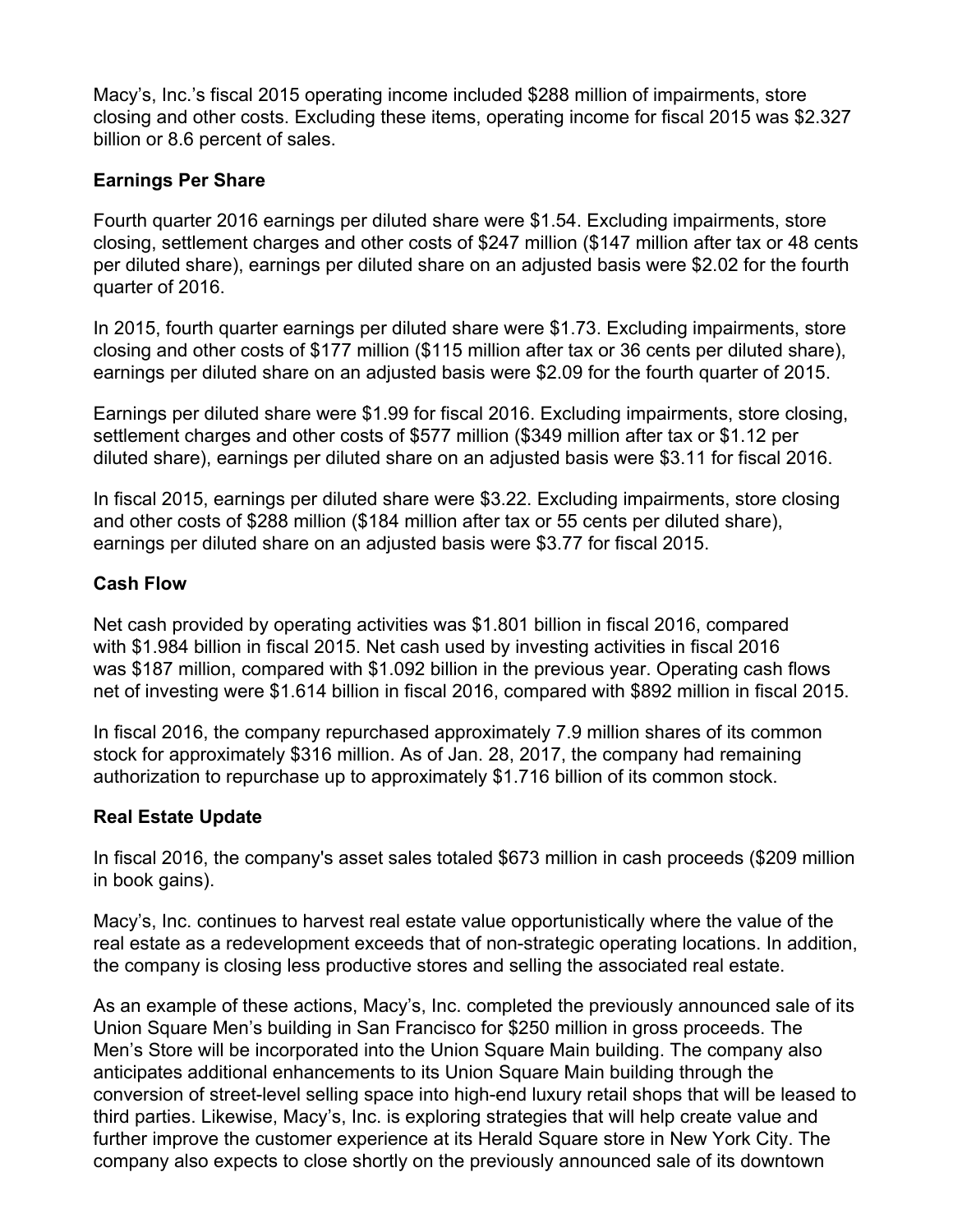Minneapolis store.

To further create value from its real estate portfolio, the company continues to work with its strategic partner, Brookfield Asset Management, on approximately 50 identified assets. Brookfield's expertise will be invaluable in accelerating redevelopment and maximizing the value of these properties. Contemplated developments include retail, as well as alternative uses, such as multifamily housing, hotels and offices. The projects range from the complete ground-up redevelopment of a building to the development of parcels in a parking area, while maintaining a store presence.

## **CEO Transition**

Macy's, Inc. also announced today that its previously announced CEO transition will occur on March 23, 2017. As noted in the company's June 23, 2016, announcement, Jeff Gennette, president of Macy's, Inc., will assume the CEO role and Terry Lundgren will continue as executive chairman of the company.

## **Looking Ahead**

In fiscal 2017, the company expects comparable sales on an owned basis to decline between 2.2 percent and 3.3 percent, with comparable sales on an owned plus licensed basis to decline between 2.0 percent and 3.0 percent. Total sales are expected to be down between 3.2 percent and 4.3 percent in fiscal 2017, reflecting the 66 stores closed in 2016. Total sales for fiscal 2017 reflect a 53<sup>rd</sup> week of sales, whereas comparable sales are on a 52-week basis. Adjusted diluted earnings per share of between \$3.37 and \$3.62 are expected in 2017, excluding the impact of the anticipated settlement charges related to the company's defined benefit plans. Excluding the impact of the anticipated fourth quarter gain on the sale of the Union Square Men's building in San Francisco and the anticipated settlement charges related to the company's defined benefit plans, adjusted diluted earnings per share of \$2.90 to \$3.15 are expected in 2017.

Capital expenditures for 2017 are expected to be approximately \$900 million.

In fiscal 2017, the company expects to open Macy's stores in Westfield Century City, Los Angeles, CA, and Fashion Place, Murray, UT, as well as approximately 30 additional Bluemercury locations and approximately 30 Macy's Backstage locations inside Macy's stores. Announced new stores in future years include Bloomingdale's in San Jose, CA (2019), and Norwalk, CT (2019). In addition, under license agreements with Al Tayer Group, a new Bloomingdale's store is planned to open in 360 Mall in Al Zahra, Kuwait in spring 2017 and new Macy's and Bloomingdale's stores are planned to open in Al Maryah Central in Abu Dhabi, United Arab Emirates in 2018.

## **Important Information Regarding Financial Measures**

Please see the final pages of this news release for important information regarding the calculation of the company's non-GAAP financial measures.

## **Investor Conferences**

Macy's, Inc. will present at the UBS Global Consumer & Retail Conference at 10:30 a.m. ET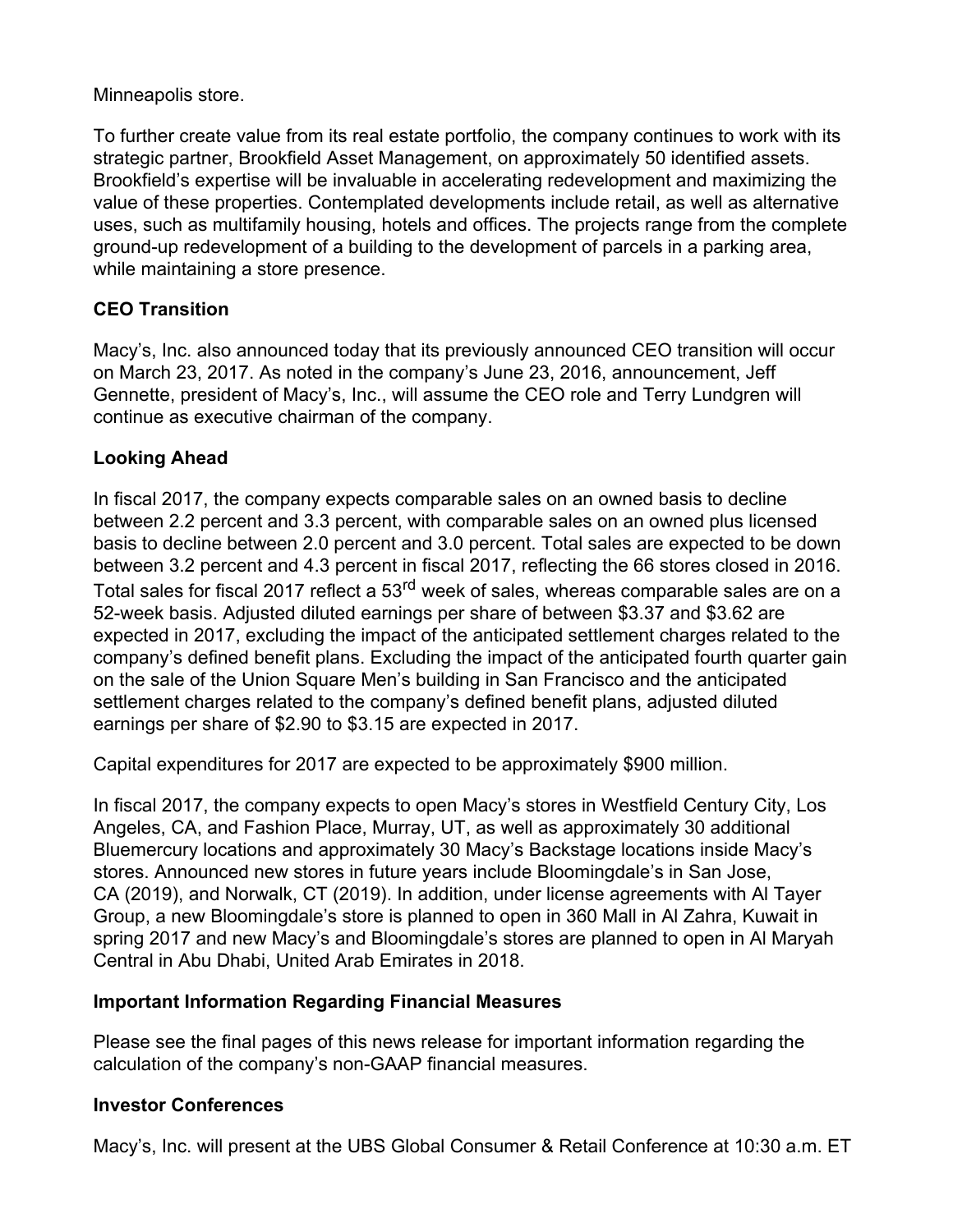on Wednesday, March 8, 2017, in Boston. Media and investors may access the live webcast of the presentation at [www.macysinc.com/ir](http://www.macysinc.com/ir) at the appointed time. The webcast will be available for replay.

Macy's, Inc. will present at the Bank of America Merrill Lynch 2017 Consumer & Retail Technology Conference at 8 a.m. ET on Tuesday, March 14, 2017, in New York City. Media and investors may access the live webcast of the presentation at [www.macysinc.com/ir](http://www.macysinc.com/ir) at the appointed time. The webcast will be available for replay.

Macy's, Inc., with corporate offices in Cincinnati and New York, is one of the nation's premier retailers, with fiscal 2016 sales of \$25.778 billion. The company operates more than 700 department stores under the nameplates Macy's and Bloomingdale's, and approximately 125 specialty stores that include Bloomingdale's Outlet, Bluemercury and Macy's Backstage, in 45 states, the District of Columbia, Guam and Puerto Rico, as well as the macys.com, bloomingdales.com and bluemercury.com websites. Bloomingdale's in Dubai is operated by Al Tayer Group LLC under a license agreement.

All statements in this press release that are not statements of historical fact are forwardlooking statements within the meaning of the Private Securities Litigation Reform Act of 1995. Such statements are based upon the current beliefs and expectations of Macy's management and are subject to significant risks and uncertainties. Actual results could differ materially from those expressed in or implied by the forward-looking statements contained in this release because of a variety of factors, including conditions to, or changes in the timing of, proposed real estate and other transactions, prevailing interest rates and non-recurring charges, store closings, competitive pressures from specialty stores, general merchandise stores, off-price and discount stores, manufacturers' outlets, the Internet, mail-order catalogs and television shopping and general consumer spending levels, including the impact of the availability and level of consumer debt, the effect of weather and other factors identified in documents filed by the company with the Securities and Exchange Commission. Macy's disclaims any intention or obligation to update or revise any forward-looking statements, whether as a result of new information, future events or otherwise, except as required by law.

(NOTE: Additional information on Macy's, Inc., including past news releases, is available at [www.macysinc.com/pressroom](http://www.macysinc.com/pressroom). A webcast of Macy's, Inc.'s call with analysts and investors will be held today (Feb. 21) at 10 a.m. ET. The webcast is accessible to the media and general public via the company's website at [www.macysinc.com](http://www.macysinc.com). Analysts and investors may call in on 1-888-599-8686, passcode 4375466. A replay of the conference call can be accessed on the website or by calling 1-888 203-1112 (same passcode) about two hours after the conclusion of the call.)

## **MACY'S, INC.**

## Consolidated Statements of Income (Unaudited) (Note 1)

(All amounts in millions except percentages and per share figures)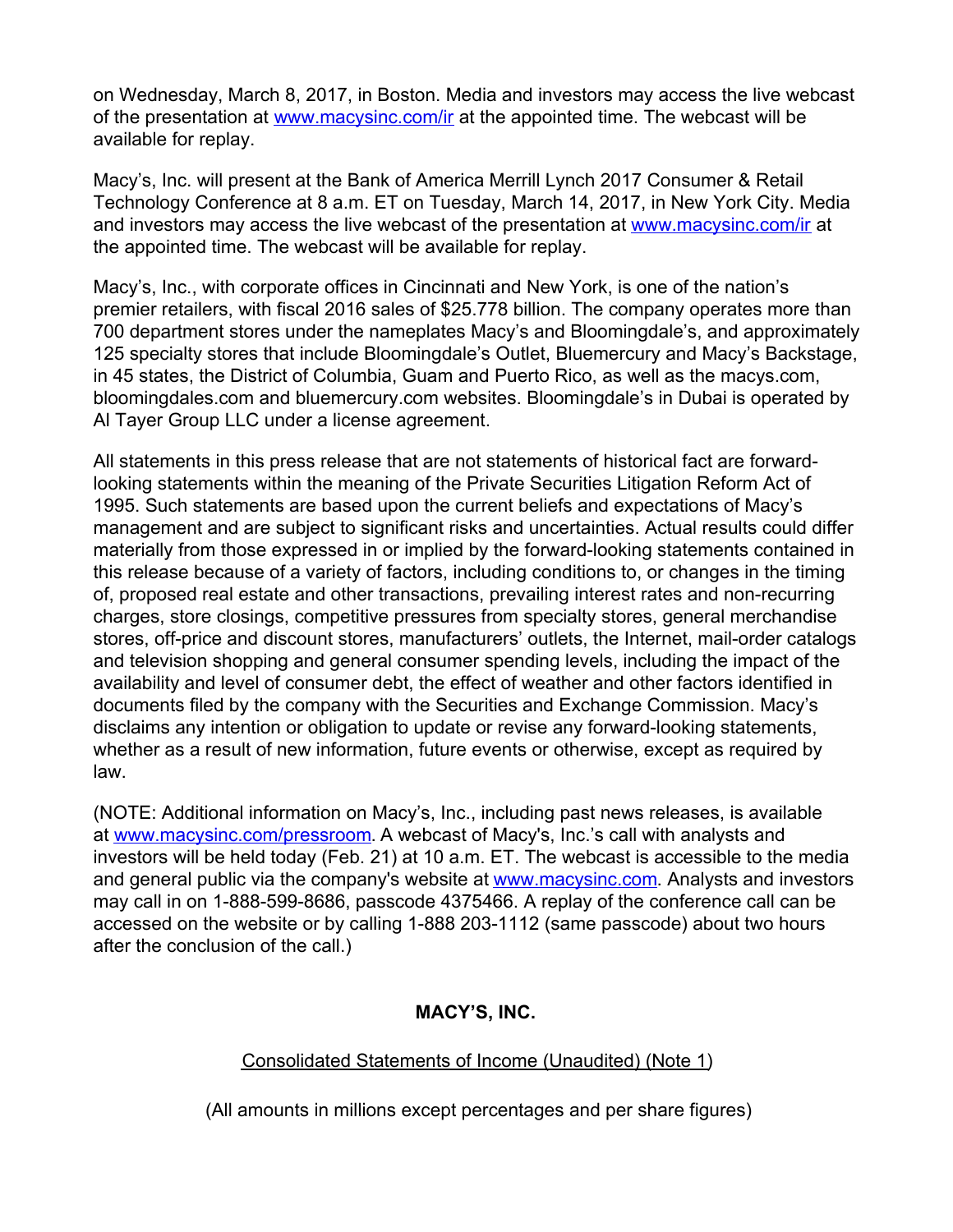|                                                                         | 13 Weeks Ended<br>January 28, 2017 |                     |                | 13 Weeks Ended<br>January 30, 2016 |
|-------------------------------------------------------------------------|------------------------------------|---------------------|----------------|------------------------------------|
|                                                                         | \$                                 | $%$ to<br>Net sales | \$             | $%$ to<br>Net sales                |
| Net sales                                                               | \$8,515                            |                     | \$8,869        |                                    |
| Cost of sales (Note 2)                                                  | 5,251                              | 61.7%               | 5,549          | 62.6%                              |
| Gross margin                                                            | 3,264                              | 38.3%               | 3,320          | 37.4%                              |
| Selling, general and administrative expenses                            | (2,202)                            | $(25.8\%)$          | (2,207)        | $(24.8\%)$                         |
| Impairments, store closing and other costs (Note<br>3)                  | (230)                              | $(2.7\%)$           | (177)          | $(2.0\%)$                          |
| Settlement charges (Note 4)                                             | (17)                               | $(0.2\%)$           |                |                                    |
| Operating income                                                        | 815                                | 9.6%                | 936            | 10.6%                              |
| Interest expense – net                                                  | (87)                               |                     | (93)           |                                    |
| Income before income taxes                                              | 728                                |                     | 843            |                                    |
| Federal, state and local income tax expense<br>(Note 5)                 | (256)                              |                     | (300)          |                                    |
| Net income                                                              | 472                                |                     | 543            |                                    |
| Net loss attributable to non-controlling interest                       | 3                                  |                     | 1              |                                    |
| Net income attributable to Macy's, Inc.<br>shareholders                 | 475<br>\$                          |                     | 544            |                                    |
| Basic earnings per share attributable to Macy's,<br>Inc. shareholders   | 1.56<br>\$                         |                     | 1.74           |                                    |
| Diluted earnings per share attributable to Macy's,<br>Inc. shareholders | \$<br>1.54                         |                     | 1.73           |                                    |
| Average common shares:<br><b>Basic</b><br><b>Diluted</b>                | 305.5<br>307.8                     |                     | 312.2<br>314.8 |                                    |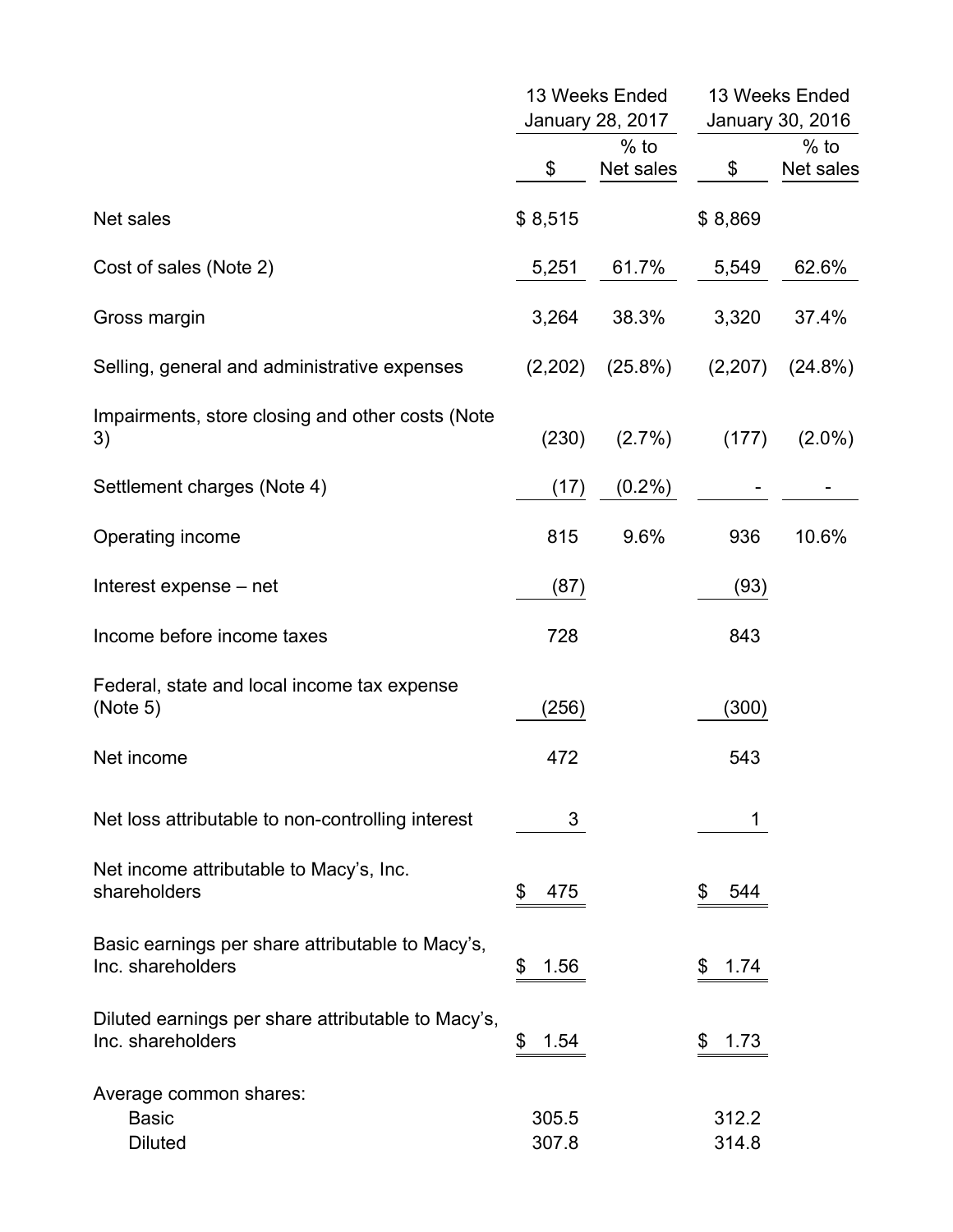| End of period common shares outstanding | 304.1  | 310.3  |
|-----------------------------------------|--------|--------|
| Depreciation and amortization expense   | \$ 271 | \$ 270 |

#### Consolidated Statements of Income (Unaudited)

Notes:

- (1) Because of the seasonal nature of the retail business, the results of operations for the 13 weeks ended January 28, 2017 and January 30, 2016 (which include the Christmas season) are not necessarily indicative of such results for the fiscal year.
- (2) Merchandise inventories are valued at the lower of cost or market using the last-in, firstout (LIFO) retail inventory method. Application of the LIFO retail inventory method did not result in the recognition of any LIFO charges or credits affecting cost of sales for the 13 weeks ended January 28, 2017 or January 30, 2016.
- (3) For the 13 weeks ended January 28, 2017, impairments, store closing and other costs amounted to \$230 million on a pre-tax basis, \$137 million after tax or \$.45 per diluted share attributable to Macy's, Inc. These costs include \$38 million of asset impairment charges primarily related to the store closings announced in January 2017, \$166 million of severance and other human resource-related costs associated with the organization changes and store closings announced in January 2017 and \$26 million of other related costs and expenses. For the 13 weeks ended January 30, 2016, impairments, store closing and other costs amounted to \$177 million on a pre-tax basis, \$115 million after tax or \$.36 per diluted share attributable to Macy's, Inc. These costs included \$37 million of asset impairment charges primarily related to the store closings announced in January 2016, \$123 million of severance and other human resource-related costs associated with the organization changes and store closings announced in January 2016 and \$17 million of other related costs and expenses.
- (4) Non-cash settlement charges of \$17 million on a pre-tax basis, \$10 million after tax or \$.03 per diluted share attributable to Macy's, Inc., were recognized in the 13 weeks ended January 28, 2017. These charges relate to the pro-rata recognition of net actuarial losses associated with the Company's defined benefit retirement plans and are the result of an increase in lump sum distributions associated with store closings, a voluntary separation program, organizational restructuring, and periodic distribution activity.
- (5) Federal, state and local income taxes differ from the federal income tax statutory rate of 35%, principally because of the effect of state and local taxes, including the settlement of various tax issues and tax examinations.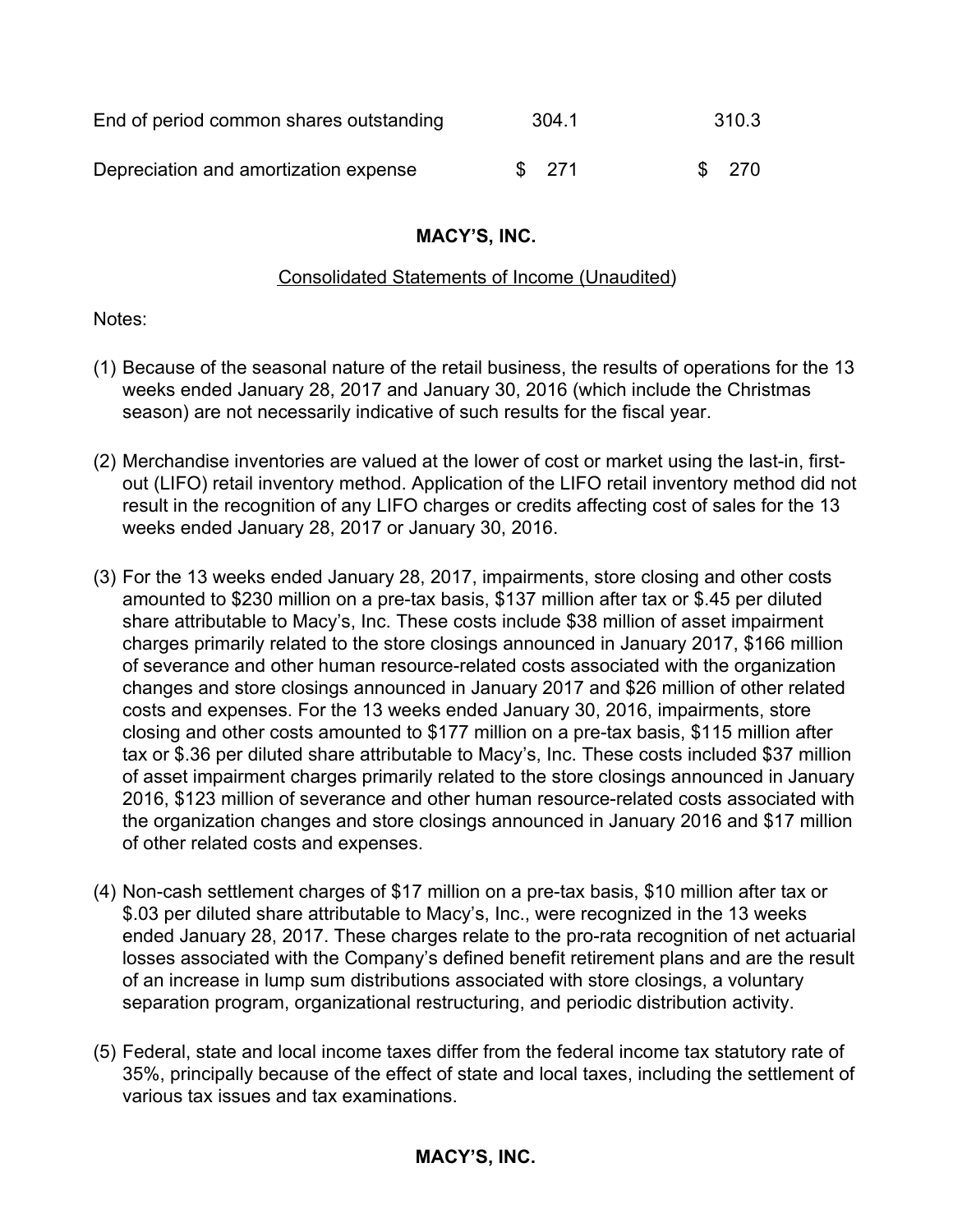## Consolidated Statements of Income (Unaudited)

# (All amounts in millions except percentages and per share figures)

|                                                                       | 52 Weeks Ended<br>January 28, 2017 |                     | 52 Weeks Ended<br>January 30, 2016 |                     |  |
|-----------------------------------------------------------------------|------------------------------------|---------------------|------------------------------------|---------------------|--|
|                                                                       | \$                                 | $%$ to<br>Net sales | \$                                 | $%$ to<br>Net sales |  |
| Net sales                                                             | \$25,778                           |                     | \$27,079                           |                     |  |
| Cost of sales (Note 1)                                                | 15,621                             | 60.6%               | 16,496                             | 60.9%               |  |
| Gross margin                                                          | 10,157                             | 39.4%               | 10,583                             | 39.1%               |  |
| Selling, general and administrative expenses                          | (8,265)                            | $(32.0\%)$          | (8,256)                            | $(30.5\%)$          |  |
| Impairments, store closing and other costs<br>(Note 2)                | (479)                              | $(1.9\%)$           | (288)                              | $(1.1\%)$           |  |
| Settlement charges (Note 3)                                           | (98)                               | $(0.4\%)$           |                                    |                     |  |
| Operating income                                                      | 1,315                              | 5.1%                | 2,039                              | 7.5%                |  |
| Interest expense – net                                                | (363)                              |                     | (361)                              |                     |  |
| Income before income taxes                                            | 952                                |                     | 1,678                              |                     |  |
| Federal, state and local income tax expense<br>(Note 4)               | (341)                              |                     | (608)                              |                     |  |
| Net income                                                            | 611                                |                     | 1,070                              |                     |  |
| Net loss attributable to non-controlling interest                     | 8                                  |                     | 2                                  |                     |  |
| Net income attributable to Macy's, Inc.<br>shareholders               | 619<br>\$                          |                     | 1,072<br>\$                        |                     |  |
| Basic earnings per share attributable to<br>Macy's, Inc. shareholders | 2.01<br>\$                         |                     | 3.26<br>\$                         |                     |  |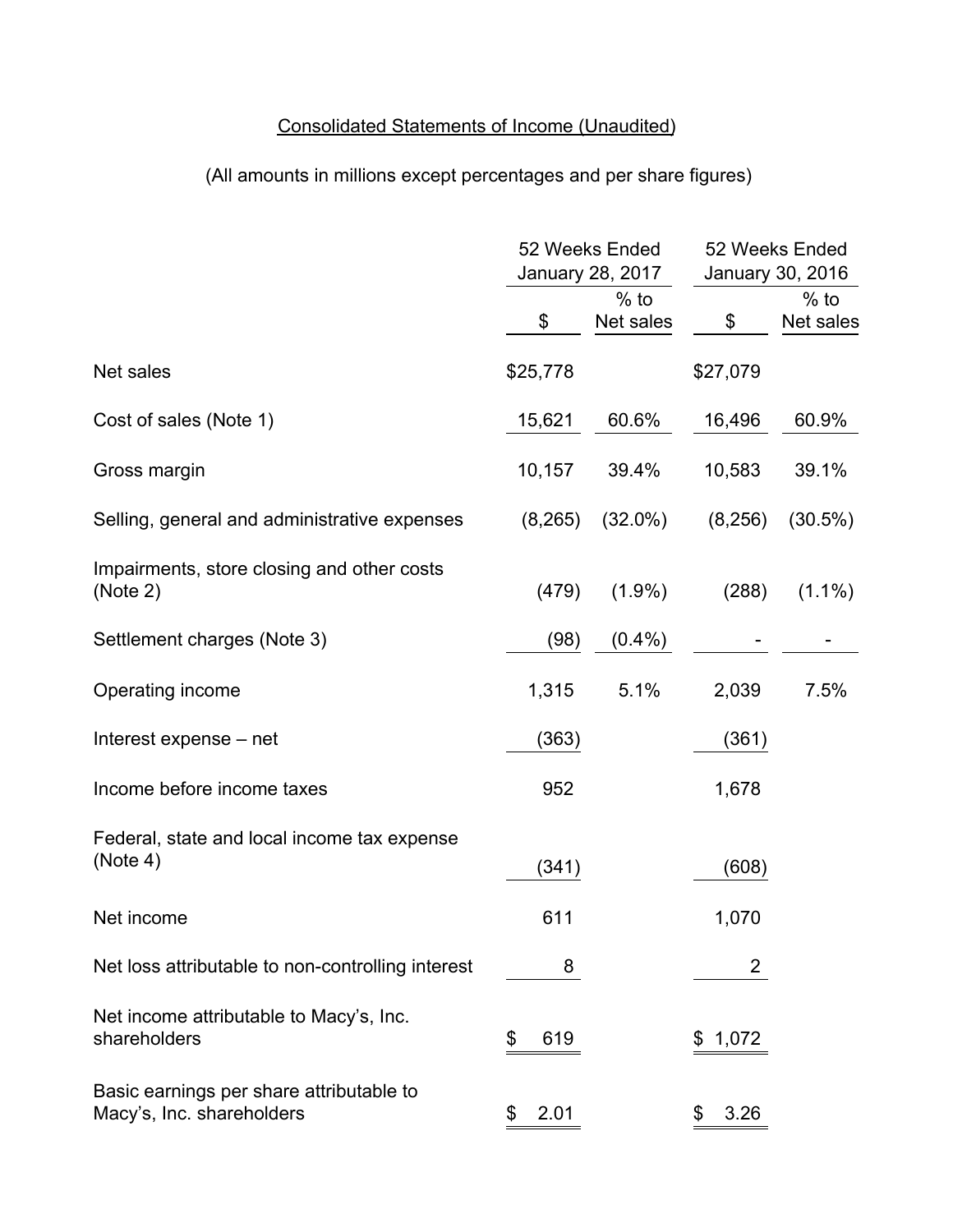| Diluted earnings per share attributable to<br>Macy's, Inc. shareholders | S<br>1.99 | 3.22  |
|-------------------------------------------------------------------------|-----------|-------|
| Average common shares:                                                  |           |       |
| <b>Basic</b>                                                            | 308.5     | 328.4 |
| <b>Diluted</b>                                                          | 310.8     | 333.0 |
| End of period common shares outstanding                                 | 304.1     | 310.3 |
| Depreciation and amortization expense                                   | 1,058     | 1.061 |

#### Consolidated Statements of Income (Unaudited)

Notes:

- (1) Merchandise inventories are valued at the lower of cost or market using the last-in, firstout (LIFO) retail inventory method. Application of the LIFO retail inventory method did not result in the recognition of any LIFO charges or credits affecting cost of sales for the 52 weeks ended January 28, 2017 or January 30, 2016.
- (2) For the 52 weeks ended January 28, 2017, impairments, store closing and other costs amounted to \$479 million on a pre-tax basis, \$290 million after tax or \$.93 per diluted share attributable to Macy's, Inc. These costs include \$265 million of asset impairment charges primarily related to the store closings announced in January 2017, \$168 million of severance and other human resource-related costs primarily associated with the organization changes and store closings announced in January 2017 and \$46 million of other related costs and expenses. For the 52 weeks ended January 30, 2016, impairments, store closing and other costs amounted to \$288 million on a pre-tax basis, \$184 million after tax or \$.55 per diluted share attributable to Macy's, Inc. These costs included \$148 million of asset impairment charges primarily related to the store closings announced in January 2016, \$123 million of severance and other human resourcerelated costs associated with the organization changes and store closings announced in January 2016 and \$17 million of other related costs and expenses.
- (3) Non-cash settlement charges of \$98 million on a pre-tax basis, \$59 million after tax or \$.19 per diluted share attributable to Macy's, Inc., were recognized in the 52 weeks ended January 28, 2017. These charges relate to the pro-rata recognition of net actuarial losses associated with the Company's defined benefit retirement plans and are the result of an increase in lump sum distributions associated with store closings, a voluntary separation program, organizational restructuring, and periodic distribution activity.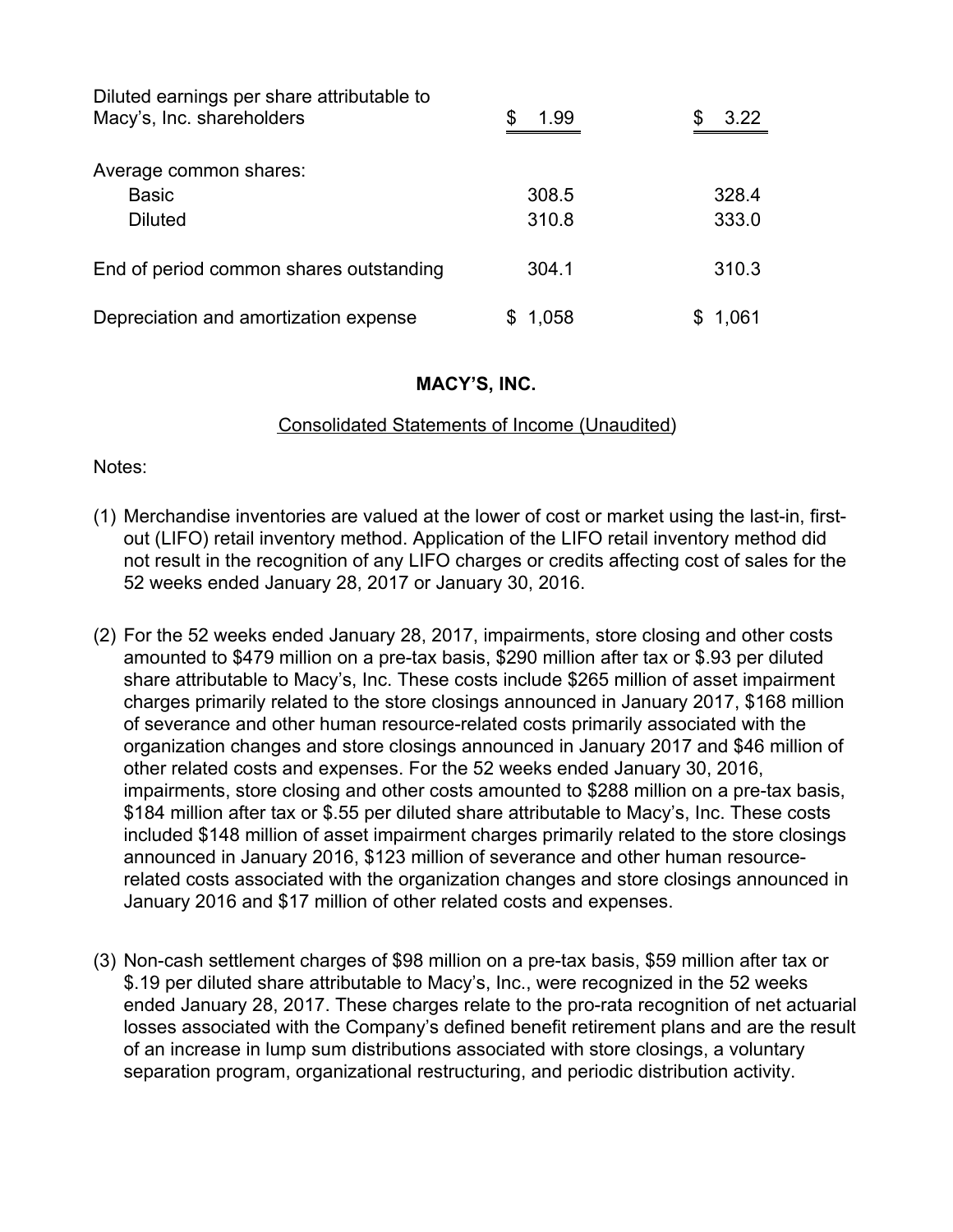(4) Federal, state and local income taxes differ from the federal income tax statutory rate of 35%, principally because of the effect of state and local taxes, including the settlement of various tax issues and tax examinations.

## **MACY'S, INC.**

## Consolidated Balance Sheets (Unaudited)

## (millions)

|                                           | 2017 |        | January 28, January 30,<br>2016 |        |  |
|-------------------------------------------|------|--------|---------------------------------|--------|--|
| ASSETS:                                   |      |        |                                 |        |  |
| <b>Current Assets:</b>                    |      |        |                                 |        |  |
| Cash and cash equivalents                 | \$   | 1,297  | \$                              | 1,109  |  |
| <b>Receivables</b>                        |      | 522    |                                 | 558    |  |
| Merchandise inventories                   |      | 5,399  |                                 | 5,506  |  |
| Prepaid expenses and other current assets |      | 408    |                                 | 479    |  |
| <b>Total Current Assets</b>               |      | 7,626  |                                 | 7,652  |  |
| Property and Equipment – net              |      | 7,017  |                                 | 7,616  |  |
| Goodwill                                  |      | 3,897  |                                 | 3,897  |  |
| Other Intangible Assets - net             |      | 498    |                                 | 514    |  |
| <b>Other Assets</b>                       |      | 813    |                                 | 897    |  |
| <b>Total Assets</b>                       | \$   | 19,851 | $\$\$                           | 20,576 |  |
| LIABILITIES AND SHAREHOLDERS' EQUITY:     |      |        |                                 |        |  |
| <b>Current Liabilities:</b>               |      |        |                                 |        |  |
| Short-term debt                           | \$   | 309    | $\boldsymbol{\mathsf{S}}$       | 642    |  |
| Merchandise accounts payable              |      | 1,423  |                                 | 1,526  |  |
| Accounts payable and accrued liabilities  |      |        |                                 |        |  |
|                                           |      | 3,563  |                                 | 3,333  |  |
| Income taxes                              |      | 352    |                                 | 227    |  |
| <b>Total Current Liabilities</b>          |      | 5,647  |                                 | 5,728  |  |
| Long-Term Debt                            |      | 6,562  |                                 | 6,995  |  |
| <b>Deferred Income Taxes</b>              |      | 1,443  |                                 | 1,477  |  |
| <b>Other Liabilities</b>                  |      | 1,877  |                                 | 2,123  |  |
| Shareholders' Equity:                     |      |        |                                 |        |  |
| Macy's, Inc.                              |      | 4,323  |                                 | 4,250  |  |
| Non-controlling interest                  |      | (1)    |                                 | 3      |  |
| <b>Total Shareholders' Equity</b>         |      | 4,322  |                                 | 4,253  |  |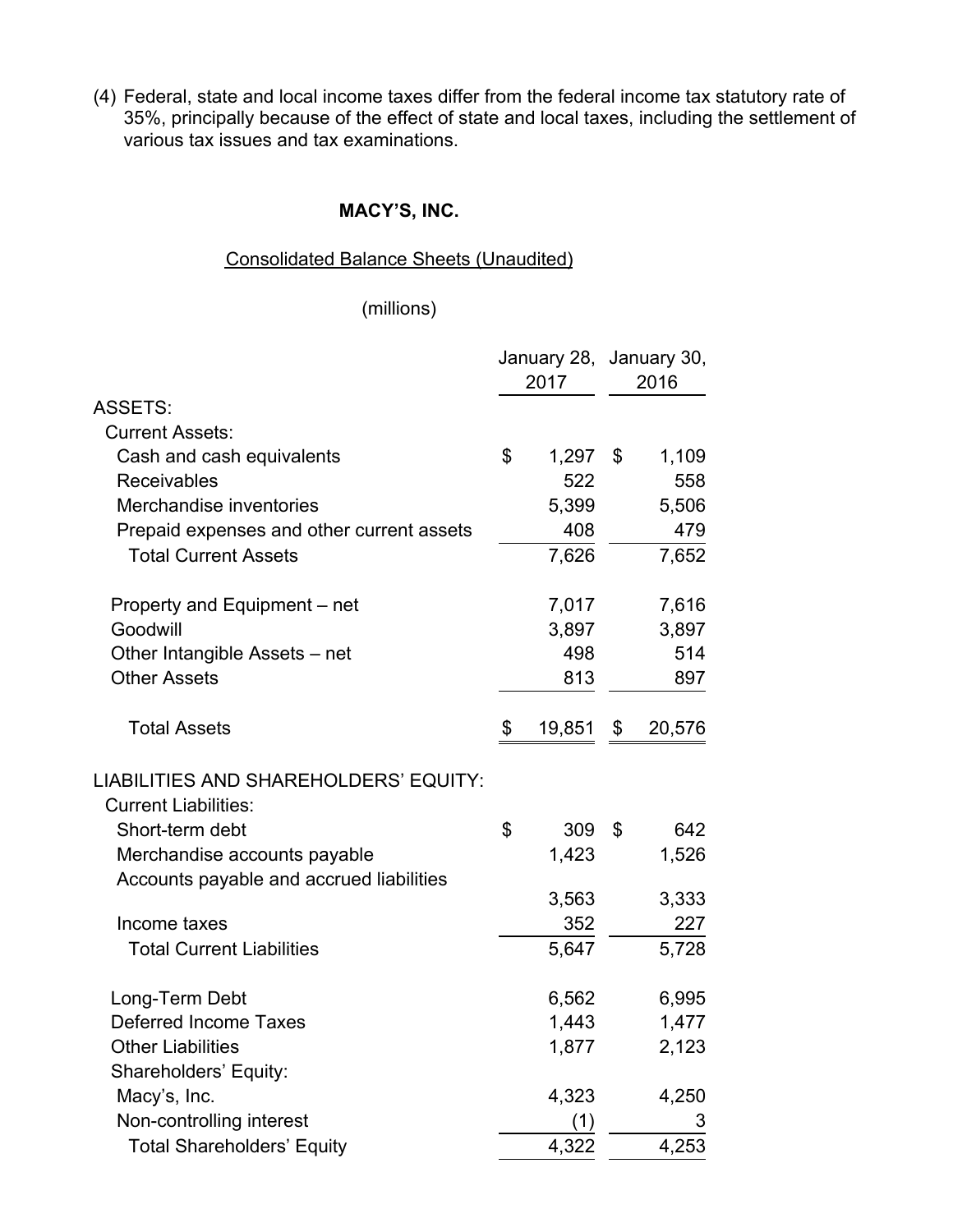## Consolidated Statements of Cash Flows (Unaudited) (millions)

|                                                                                      |                           |       | 52 Weeks Ended 52 Weeks Ended<br>January 28, 2017 January 30, 2016 |       |
|--------------------------------------------------------------------------------------|---------------------------|-------|--------------------------------------------------------------------|-------|
| Cash flows from operating activities:                                                |                           |       |                                                                    |       |
| Net income                                                                           | $\boldsymbol{\mathsf{S}}$ | 611   | \$                                                                 | 1,070 |
| Adjustments to reconcile net income to net cash<br>provided by operating activities: |                           |       |                                                                    |       |
| Impairments, store closing and other costs                                           |                           | 479   |                                                                    | 288   |
| Settlement charges                                                                   |                           | 98    |                                                                    |       |
| Depreciation and amortization                                                        |                           | 1,058 |                                                                    | 1,061 |
| Stock-based compensation expense                                                     |                           | 61    |                                                                    | 65    |
| Gains on sale of real estate                                                         |                           | (209) |                                                                    | (212) |
| Amortization of financing costs and premium on                                       |                           |       |                                                                    |       |
| acquired debt                                                                        |                           | (14)  |                                                                    | (14)  |
| Changes in assets and liabilities:                                                   |                           |       |                                                                    |       |
| Increase in receivables                                                              |                           | (1)   |                                                                    | (45)  |
| (Increase) decrease in merchandise inventories                                       |                           | 107   |                                                                    | (60)  |
| Increase in prepaid expenses and other current                                       |                           |       |                                                                    |       |
| assets                                                                               |                           | (8)   |                                                                    |       |
| Increase in other assets not separately identified                                   |                           |       |                                                                    | (1)   |
| Decrease in merchandise accounts payable                                             |                           | (132) |                                                                    | (78)  |
| Increase (decrease) in accounts payable, accrued                                     |                           |       |                                                                    |       |
| liabilities and other items not separately identified                                |                           | (162) |                                                                    | 68    |
| Increase (decrease) in current income taxes                                          |                           | 125   |                                                                    | (69)  |
| Decrease in deferred income taxes                                                    |                           | (139) |                                                                    | (1)   |
| Decrease in other liabilities not separately                                         |                           |       |                                                                    |       |
| identified                                                                           |                           | (73)  |                                                                    | (88)  |
| Net cash provided by operating activities                                            |                           | 1,801 |                                                                    | 1,984 |
| Cash flows from investing activities:                                                |                           |       |                                                                    |       |
| Purchase of property and equipment                                                   |                           | (596) |                                                                    | (777) |
| Capitalized software                                                                 |                           | (316) |                                                                    | (336) |
| Acquisition of Bluemercury, Inc., net of cash                                        |                           |       |                                                                    |       |
| acquired                                                                             |                           |       |                                                                    |       |
|                                                                                      |                           |       |                                                                    | (212) |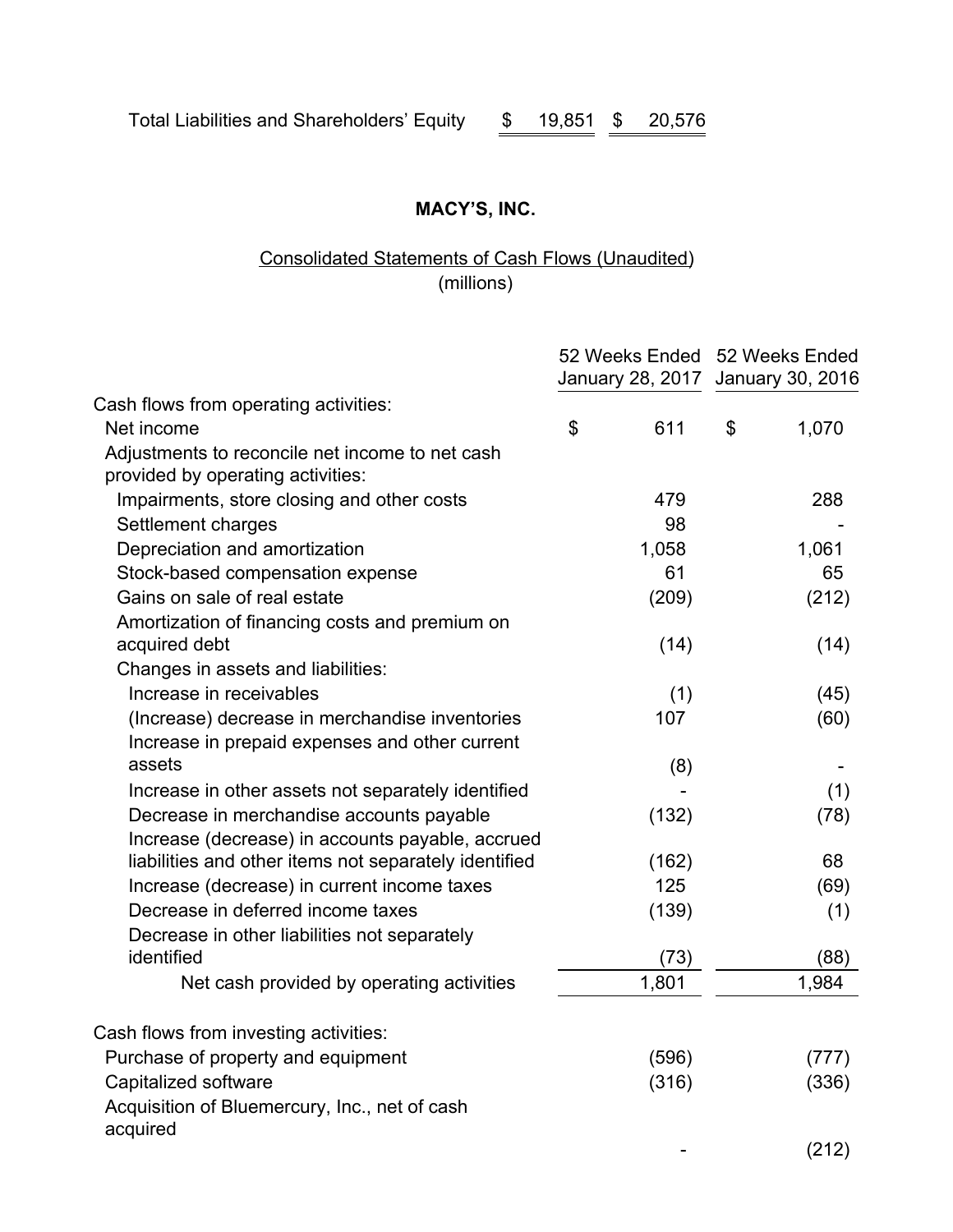| Disposition of property and equipment                | 673      | 204      |
|------------------------------------------------------|----------|----------|
| Other, net                                           | 52       | 29       |
| Net cash used by investing activities                | (187)    | (1,092)  |
| Cash flows from financing activities:                |          |          |
| Debt issued                                          | 2        | 499      |
| Financing costs                                      | (3)      | (4)      |
| Debt repaid                                          | (751)    | (152)    |
| Dividends paid                                       | (459)    | (456)    |
| Increase (decrease) in outstanding checks            | 61       | (83)     |
| Acquisition of treasury stock                        | (316)    | (2,001)  |
| Issuance of common stock                             | 36       | 163      |
| Proceeds from non-controlling interest               | 4        | 5        |
| Net cash used by financing activities                | (1, 426) | (2,029)  |
| Net increase (decrease) in cash and cash equivalents | 188      | (1, 137) |
| Cash and cash equivalents at beginning of period     | 1,109    | 2,246    |
| Cash and cash equivalents at end of period           | 1,297    | 1,109    |

Note: Certain reclassifications were made to prior year's amounts to conform with the classifications of such amounts in the most recent years.

## **MACY'S, INC.**

#### Important Information Regarding Non-GAAP Financial Measures

The Company reports its financial results in accordance with U.S. generally accepted accounting principles ("GAAP"). However, management believes that certain non-GAAP financial measures provide users of the Company's financial information with additional useful information in evaluating operating performance. Management believes that providing supplemental changes in comparable sales on an owned plus licensed basis, which includes the impact of growth in comparable sales of departments licensed to third parties, assists in evaluating the Company's ability to generate sales growth, whether through owned businesses or departments licensed to third parties, and in evaluating the impact of changes in the manner in which certain departments are operated. In addition, management believes that excluding certain items from operating income and diluted earnings per share attributable to Macy's, Inc. shareholders that may vary substantially in frequency and magnitude period-to-period provides useful supplemental measures that assist in evaluating the Company's ability to generate earnings and leverage sales and to more readily compare these metrics between past and future periods. Further, providing cash flow from operating activities net of cash used in investing activities is a useful measure in evaluating Macy's ability to generate cash from operations after giving effect to cash used by investing activities. Management believes that excluding cash flows from financing activities from the calculation of this measure is particularly useful where the amounts of such items are not consistent in the periods presented.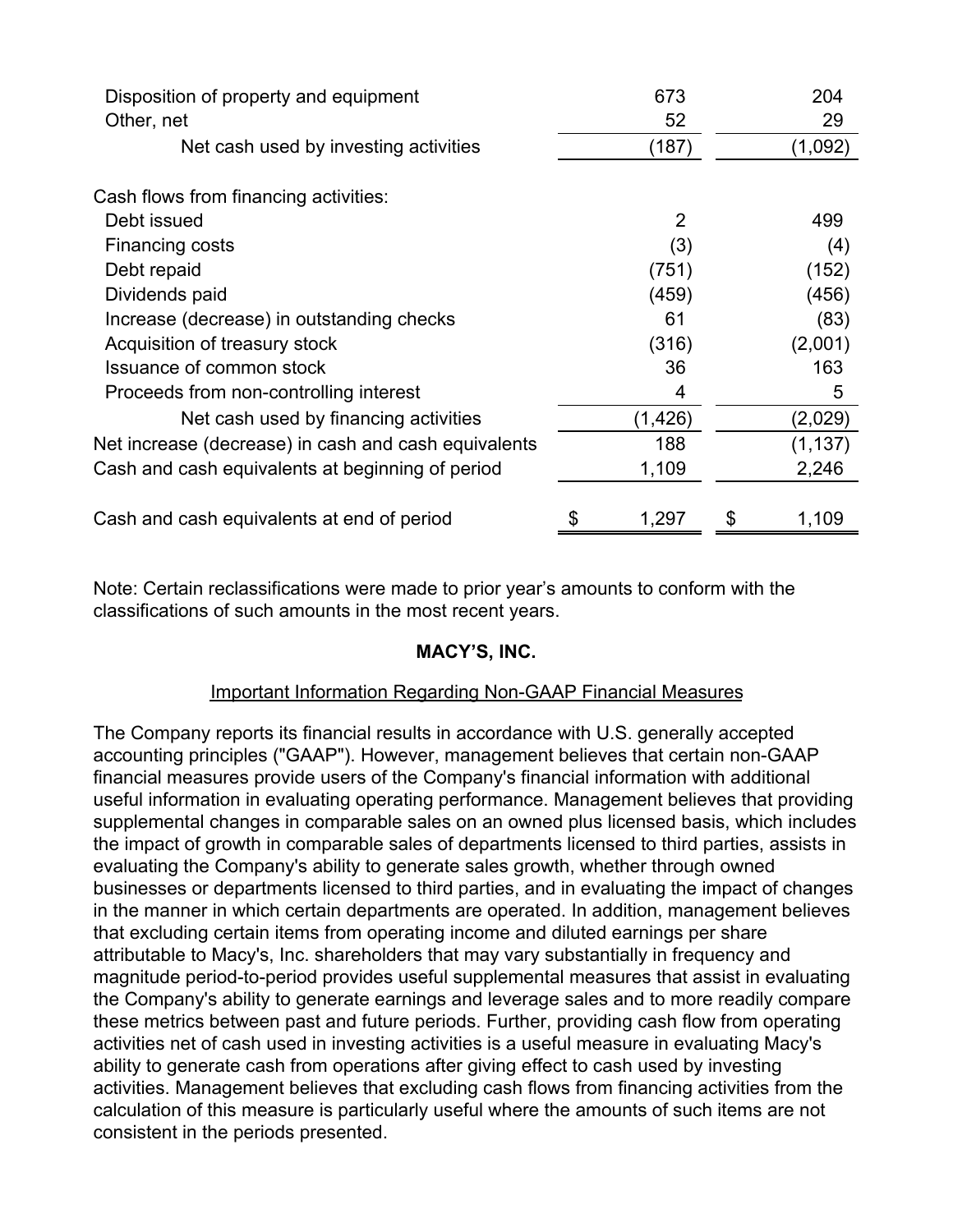The reconciliation of the forward-looking non-GAAP financial measure of changes in comparable sales on an owned plus licensed basis to GAAP comparable sales (i.e., on an owned basis) is in the same manner as illustrated below, where the impact of growth in comparable sales of departments licensed to third parties is the only reconciling item. In addition, the Company does not provide the most directly comparable forward-looking GAAP measure of diluted earnings per share attributable to Macy's, Inc. shareholders because the timing and amount of excluded items (e.g., asset impairment charges, retirement settlement charges and other store closing related costs) are unreasonably difficult to fully and accurately estimate.

Non-GAAP financial measures should be viewed as supplementing, and not as an alternative or substitute for, the Company's financial results prepared in accordance with GAAP. Certain of the items that may be excluded or included in non-GAAP financial measures may be significant items that could impact the Company's financial position, results of operations and cash flows and should therefore be considered in assessing the Company's actual and future financial condition and performance. Additionally, the amounts received by the Company on account of sales of departments licensed to third parties are limited to commissions received on such sales. The methods used by the Company to calculate its non-GAAP financial measures may differ significantly from methods used by other companies to compute similar measures. As a result, any non-GAAP financial measures presented herein may not be comparable to similar measures provided by other companies.

## **MACY'S, INC.**

## Important Information Regarding Non-GAAP Financial Measures

#### Change in Comparable Sales

The following is a reconciliation of the non-GAAP financial measure of changes in comparable sales on an owned plus licensed basis, to GAAP comparable sales (i.e., on an owned basis), which the Company believes to be the most directly comparable GAAP financial measure.

|                                                                                           | 13 Weeks<br>Ended<br>2017 | 52 Weeks<br>Ended<br>January 28, January 28,<br>2017 |
|-------------------------------------------------------------------------------------------|---------------------------|------------------------------------------------------|
| Decrease in comparable sales on an owned basis (Note 1)                                   | $(2.7\%)$                 | $(3.5\%)$                                            |
| Impact of growth in comparable sales of departments licensed to<br>third parties (Note 2) | 0.6%                      | 0.6%                                                 |
| Decrease in comparable sales on an owned plus licensed basis                              | $(2.1\%)$                 | (2.9%)                                               |

Notes: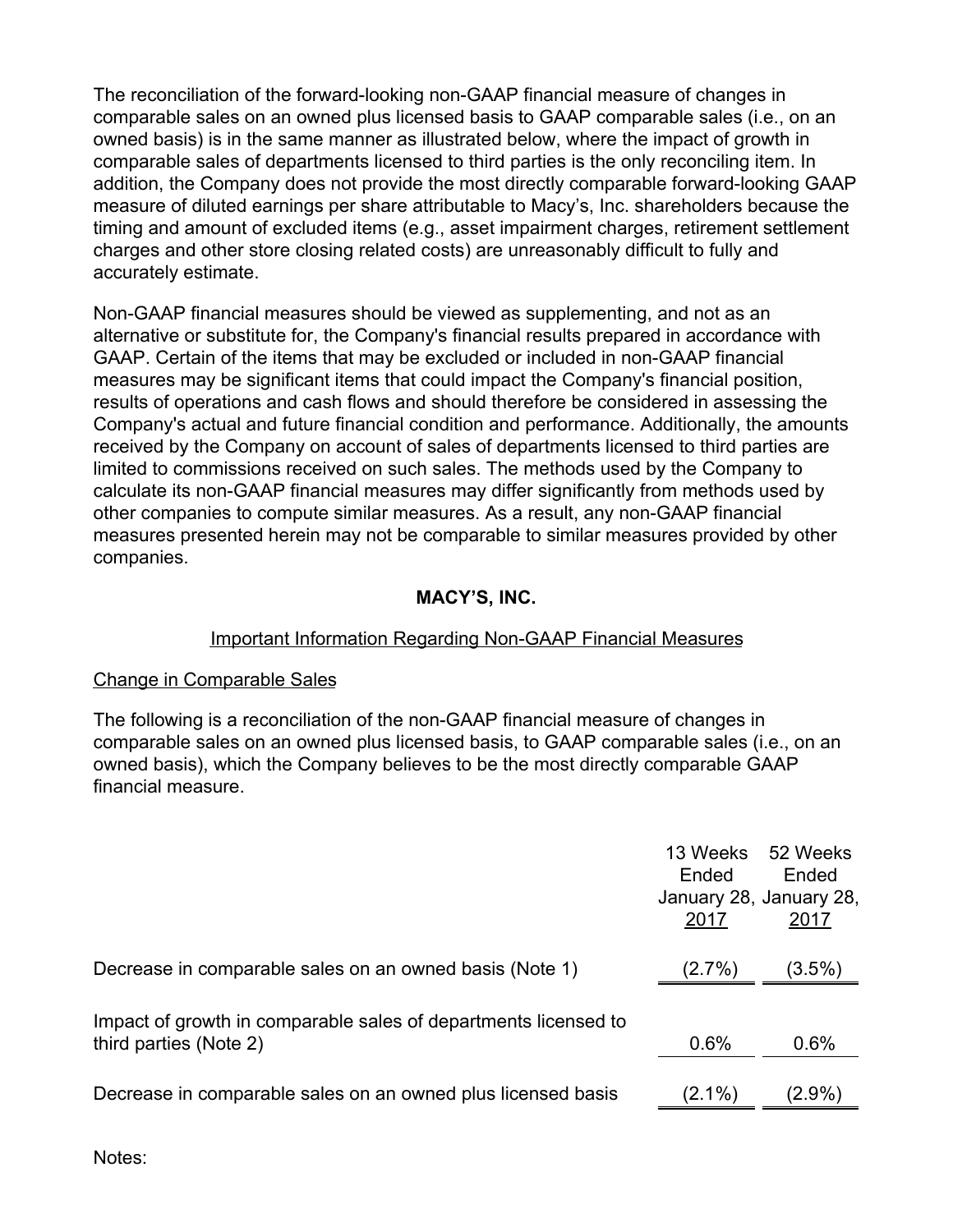- (1) Represents the period-to-period change in net sales from stores in operation throughout the year presented and the immediately preceding year and all online sales of macys.com and bloomingdales.com, excluding commissions from departments licensed to third parties.
- (2) Represents the impact of including the sales of departments licensed to third parties occurring in stores in operation throughout the year presented and the immediately preceding year and all online sales of macys.com and bloomingdales.com in the calculation of comparable sales. The Company licenses third parties to operate certain departments in its stores and online and receives commissions from these third parties based on a percentage of their net sales. In its financial statements prepared in conformity with GAAP, the Company includes these commissions (rather than sales of the departments licensed to third parties) in its net sales. The Company does not, however, include any amounts in respect of licensed department sales (or any commissions earned on such sales) in its comparable sales in accordance with GAAP (i.e. on an owned basis). The Company believes that the amounts of commissions earned on sales of departments licensed to third parties are not material to its results of operations for the periods presented.

#### Important Information Regarding Non-GAAP Financial Measures

#### Diluted Earnings Per Share Attributable to Macy's, Inc. Shareholders, Excluding Certain Items

The following is a reconciliation of the non-GAAP financial measure diluted earnings per share attributable to Macy's, Inc. shareholders, excluding certain items, to GAAP diluted earnings per share attributable to Macy's, Inc., shareholders, which the Company believes to be the most directly comparable GAAP measure.

|                                                                                                      | 13 Weeks<br>Ended<br>2017 | 13 Weeks<br>Ended<br>January 28, January 30,<br>2016 |
|------------------------------------------------------------------------------------------------------|---------------------------|------------------------------------------------------|
| Diluted earnings per share attributable to Macy's, Inc.<br>shareholders                              | \$1.54                    | \$1.73                                               |
| Add back the pre-tax impact of impairments, store closing and<br>other costs                         | 0.75                      | 0.56                                                 |
| Add back the pre-tax impact of settlement charges                                                    | 0.05                      |                                                      |
| Deduct the income tax impact of impairments, store closing and<br>other costs and settlement charges | (0.32)                    | (0.20)                                               |